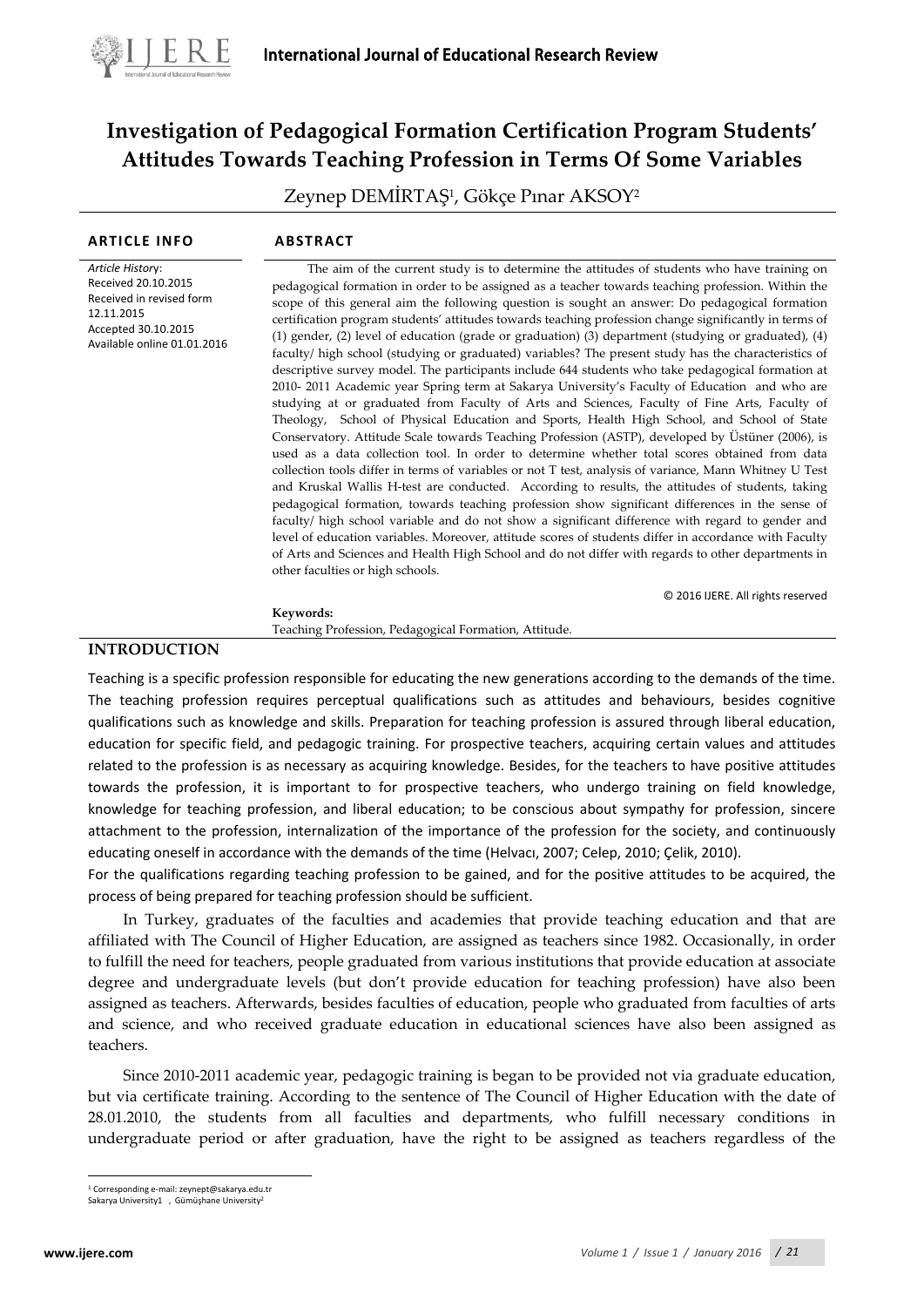faculties or departments they are educated in (YÖK, 2010). "Pedagogic Training" that takes part in the process of preparation for teaching profession, could be defined as formation and development required for providing education and teaching. Pedagogical formation simply includes giving pedagogy education to people who already have taken an education in the field and this education is related to how they teach their field (Yıldırım and Vural, 2014). Within the framework of pedagogic training, the following courses are provided: Introduction to Teaching Profession, School Experience, Development and Learning, Planning and Assessment in Teaching, Education Technologies and Material Development, Classroom Management, Methods for Special Education 1 and 2, School Experience II, and Guidance. Courses included in pedagogic training are applied as a whole; beginning in the fifth semester along four semesters (2 years) for undergraduates, and two semesters (1 year) for those who completed undergraduate education.

# **Situation of the Problem**

Several studies have investigated the attitudes of teachers and prospective undergraduate teachers towards teaching profession. However, there are limited studies regarding relationships between various variables and attitudes towards teaching profession among the students and graduates who receive pedagogic training.

In order to meet the requirements for teaching profession, one has to have positive attitudes towards the profession. Carrying out the teaching profession with sympathy is an important factor for being successful in the profession. Therefore, in order to provide opportunities to develop positive attitudes towards teaching profession, and in order to contribute to the efforts for developing and enhancing the pedagogic training, it is important to learn about the attitudes towards teaching profession among the students/graduates who did not prefer teacher education programs, but later took pedagogic training in order to be assigned as teachers.

### **Aim of the Study**

Aim of the present study is to determine attitudes towards teaching profession among the students who receive pedagogic training in order to be assigned as teachers. Within the framework of this general aim, answers to the following questions have been sought: Do the attitudes towards teaching profession among the students who receive pedagogic training significantly change regarding the variables; (1) gender, (2) level of education (grade or status for graduation), (3) department in which one has took education / graduated from, (4) faculty/school in which one has took education / graduated from.

# **METHOD**

The research is conducted in screening (descriptive-survey) model. Screening model aims to describe a past or present situation as it is. The sample of the present research is constituted from the students/graduates of Faculty of Science and Arts, Faculty of Fine Arts, Faculty of Theology, School of Physical Education and Sports, and School of Health, who were continuing their pedagogic training programs in Sakarya University Faculty of Education, in the academic year of 2010-2011. The participants were selected via "cluster sampling" method. Frequency distribution of students, taking part in the present study, in terms of variables was shown in Table 1.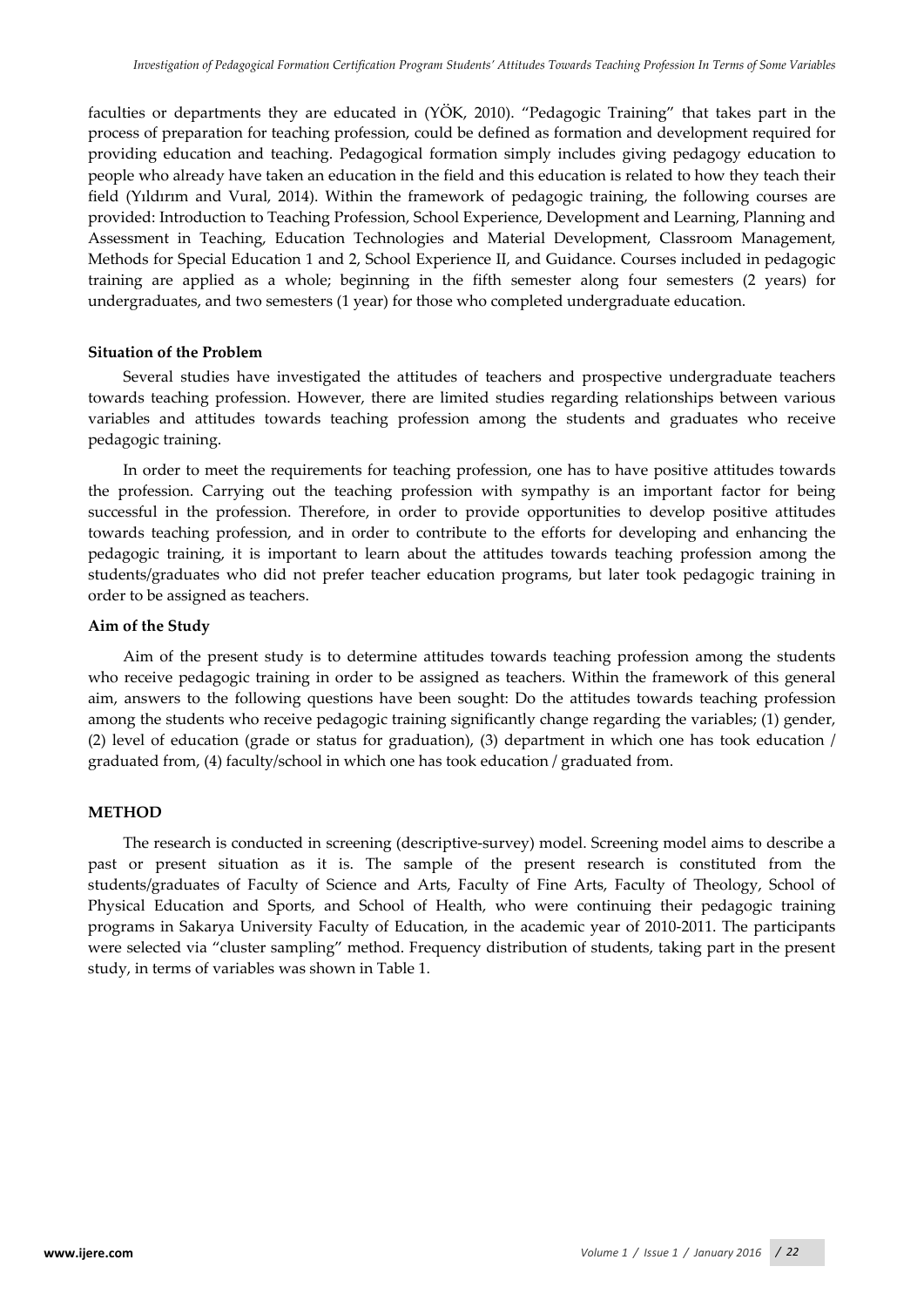|             | Variables                       | <b>Table 1.</b> FICGULICY DISTIDUIDII OF JUQUIUS WILL ICEAU TO VAHADICS | N   | %    |
|-------------|---------------------------------|-------------------------------------------------------------------------|-----|------|
|             |                                 | Female                                                                  | 497 | 77.2 |
|             | Gender                          | Male                                                                    | 147 | 22.8 |
|             |                                 | 3rd grade                                                               | 321 | 49.8 |
|             | Level of Education              | 4 <sup>th</sup> grade                                                   | 213 | 33.1 |
|             |                                 | Graduated                                                               | 110 | 17.1 |
|             |                                 | Faculty of Arts and Sciences                                            | 445 | 69.1 |
|             |                                 | Faculty of Theology                                                     | 69  | 10.7 |
|             |                                 | Faculty of Fine Arts                                                    | 25  | 3.9  |
|             | Faculty/High School             | School of Physical Education and                                        | 30  | 4.7  |
|             |                                 | Sports                                                                  |     |      |
|             |                                 | Health High School                                                      | 30  | 4.7  |
|             |                                 | School of State Conservatory                                            | 45  | 7.0  |
|             |                                 | History                                                                 | 84  | 13.0 |
|             | Faculty of Arts<br>and Sciences | Geography                                                               | 27  | 4.2  |
|             |                                 | Sociology                                                               | 96  | 14.9 |
|             |                                 | Philosophy                                                              | 17  | 2.6  |
|             |                                 | <b>Turkish Philology</b>                                                | 88  | 13.7 |
|             |                                 | German Philology                                                        | 34  | 5.3  |
|             |                                 | Chemistry                                                               | 17  | 2.6  |
|             |                                 | Biology                                                                 | 23  | 3.6  |
|             |                                 | Mathematics                                                             | 59  | 9.2  |
|             | Faculty of                      | <b>Basic Islamic Sciences</b>                                           | 37  | 5.7  |
|             | Theology                        | <b>Islamic History and Arts</b>                                         | 32  | 5.0  |
| Departments |                                 | Painting                                                                | 13  | 2.0  |
|             | Faculty of Fine                 |                                                                         |     |      |
|             | Arts                            | <b>Traditional Turkish Handicrafts</b>                                  | 12  | 1.9  |
|             | School of                       | Recreation                                                              | 18  | 2.8  |
|             | Physical                        |                                                                         |     |      |
|             | <b>Education and</b>            | Sport Management                                                        | 12  | 1.9  |
|             | Sports                          |                                                                         |     |      |
|             | Health High                     | Midwifery                                                               | 12  | 1.9  |
|             | School                          | Nursing                                                                 | 18  | 2.8  |
|             |                                 | <b>Basic Sciences</b>                                                   | 12  | 1.9  |
|             | School of State                 | <b>Turkish Folk Dances</b>                                              | 12  | 1.9  |
|             | Conservatory                    | <b>Turkish Music</b>                                                    | 21  | 3.3  |

**Table 1**. Frequency Distribution of Students with regard to Variables

### **Material**

In data collection, "Inventory for Attitudes towards Teaching Profession" (IATTP) that was developed by Üstüner (2006) was utilized. The inventory, which revealed single factor on five-point likert type scale, included 34 items, out of which 24 were positive and 10 were negative. Regarding the construct validity of the inventory, it is implied that the first factor which was constituted of 34 items had factor loadings ranging from .74 and .41 and explained 30% of the variance. The criterion validity of the inventory was .89, its reliability coefficient was .72, and the internal consistency coefficient (Cronbach Alpha) was .93. Demographic informations of the students/graduates who received pedagogic training were obtained from 4 questions that were on the same form.

#### **Data Analyses**

For data analyses, SPSS 13.0 Statistical Package Program was used. The items of "Inventory for Attitudes towards Teaching Profession" were scored as (5) "Totally Agree", (4) "Mostly Agree", (3) "Somewhat Agree", (2) "Partially Agree", and (1) "Disagree". Negative items were reversed prior to the analyses. Analyses revealed the following descriptive information; 1.00-1.80: Disagree, 1.81-2.60: Partially Agree, 2.61-3.40: Somewhat Agree, 3.41-4.20: Mostly Agree, 4.21-5.00: Totally agree. T-test and analyses of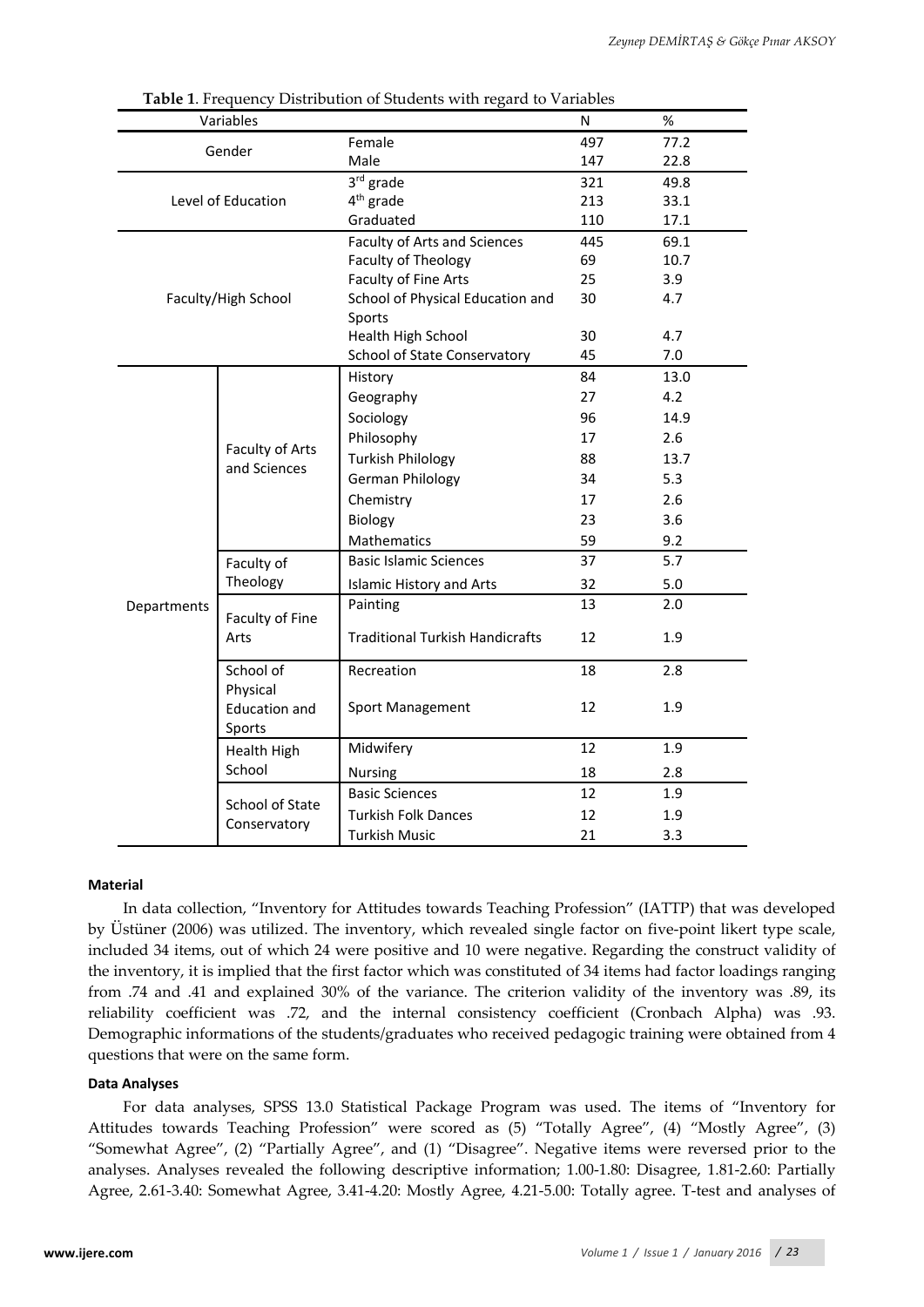variance were performed in order to investigate whether the scores differed according to the variables. 0.05 was accepted as the significance level in the research.

# **FINDINGS**

T test results of pedagogical formation certification program students' attitudes towards teaching profession related to gender variable was presented in Table 2.

**Table 2.** T test results of students' attitudes towards teaching profession related to gender variable

| Gender | N   | $\overline{\phantom{a}}$<br>$\overline{\phantom{a}}$<br>$\boldsymbol{\mathcal{N}}$ | sd   | df  |      | Đ    |
|--------|-----|------------------------------------------------------------------------------------|------|-----|------|------|
| Female | 497 | $\sim$<br>4. LZ                                                                    | 0.55 |     |      | 51   |
| Male   | 147 | 4.09                                                                               | 0.58 | 642 | 0.66 | ບ.ບ⊥ |

As Table 2 shows that students' attitudes towards teaching profession do not change in accordance with gender variable  $[t_{(642)} = 0.66, p > .05]$ .

Analysis of variance results of pedagogical formation certification program students' attitudes towards teaching profession in the sense of level of education can be seen in Table 3.

| Level of<br><b>Education</b> | N   | Mean $(x)$ | sd   |                         | Sum of<br><b>Squares</b> | df  | Mean<br>Square. | F    | p    |
|------------------------------|-----|------------|------|-------------------------|--------------------------|-----|-----------------|------|------|
| 3rd Grade                    | 321 | 4.110      | .558 | <b>Between</b><br>Group | .225                     | 2   | .113            |      |      |
| 4 <sup>th</sup> Grade        | 213 | 4.112      | .611 | Within                  |                          |     |                 | .354 | .702 |
| Graduated                    | 110 | 4.161      | .478 | Group                   | 203.875                  | 641 | .318            |      |      |
| Total                        | 644 | 4.119      | .563 | Total                   | 204.098                  | 643 |                 |      |      |

**Table 3**. Analysis of Variance Results of Students' Attitudes towards Teaching Profession and Level of Education

As Table 3 shows that students' attitudes towards teaching profession do not differ in terms of level of education [ $F_{(2-641)} = 0.354$ , p > 0.05].

Table 4 represents the variance analysis of students' attitudes to teaching profession in relation to faculty or high school variable.

| Table 4. Variance Analysis of Students' Attitudes to Teaching Profession in relation to Faculty/ High |                 |  |  |  |
|-------------------------------------------------------------------------------------------------------|-----------------|--|--|--|
|                                                                                                       | School Variable |  |  |  |

| Faculty/High<br><b>School</b>              | N   | <b>Mean</b><br>x) | sd   |                 | Sum of<br><b>Squares</b> | df  | Mean<br><b>Square</b> |       | р    |
|--------------------------------------------|-----|-------------------|------|-----------------|--------------------------|-----|-----------------------|-------|------|
| Faculty of Arts and<br><b>Sciences</b>     | 445 | 4.082             | .583 | <b>Between</b>  |                          |     |                       |       |      |
| Faculty of Theology                        | 69  | 4.152             | .445 | Group           | 7.360                    | 5   | 1.472                 |       |      |
| Faculty of Fine Arts<br>School of Physical | 25  | 3.950             | .599 |                 |                          |     |                       | 4.774 | .000 |
| Education and<br>Sports                    | 30  | 4.449             | .545 | Within<br>Group | 196.738                  | 638 | .308                  |       |      |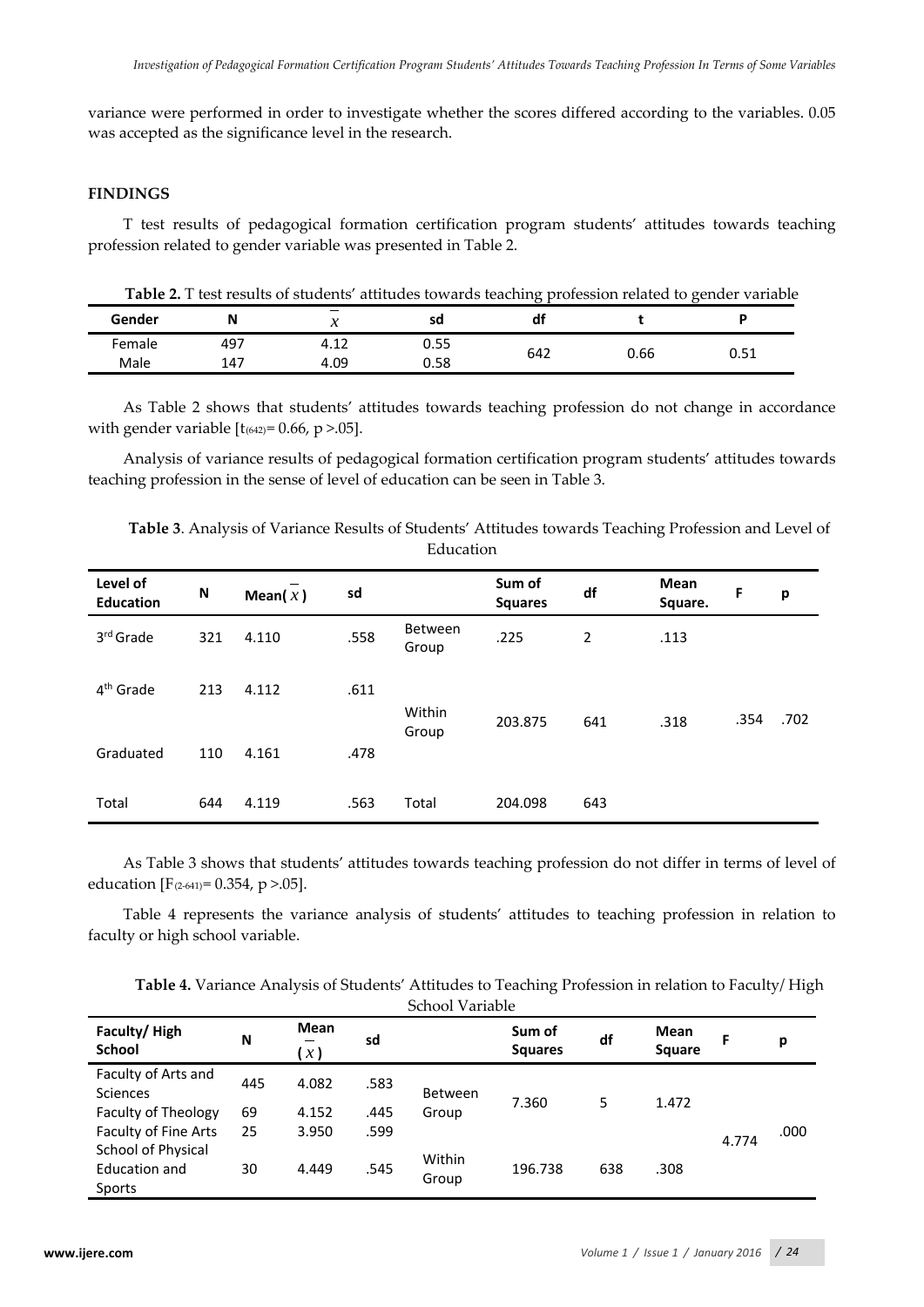| Health High School              | 30  | 4.056 | .512 |       |         |     |
|---------------------------------|-----|-------|------|-------|---------|-----|
| School of State<br>Conservatory | 45  | 4.358 | .399 |       |         |     |
| Total                           | 644 | 4.119 | .563 | Total | 204.098 | 643 |

As Table 4 represents that students' attitudes toward teaching profession change significantly in accordance with faculty or high school which they are studying at or they were graduated from. [ $F$ (5-638)= 4.774, p <.05]. In order to find the source of the difference, scheffe test was conducted and according to findings, there is a significant difference between students from School of physical education and sports and from Faculty of Arts and Sciences for the benefit of students from School of physical education and sports.

Kruskal Wallis H- Test results of students' attitudes towards teaching profession in relation to departments of the Faculty of Arts and Sciences can be seen in Table 5.

**Table 5.** Kruskal Wallis H- Test Results of Students' Attitudes towards Teaching Profession in relation to Departments of the Faculty of Arts and Sciences

| <b>Department</b>        | N  | Mean<br>ranks | df | $X^2$  | P    | <b>Significance</b> |
|--------------------------|----|---------------|----|--------|------|---------------------|
| History                  | 84 | 211.85        |    |        |      | History-Turkish     |
| Geography                | 27 | 231.00        |    |        |      | Philology           |
| Sociology                | 96 | 198.21        |    |        |      | Chemistry-Turkish   |
| Philosophy               | 17 | 201.26        |    |        |      | Philology           |
| <b>Turkish Philology</b> | 88 | 267.88        | 8  | 18.689 | .017 | Biology-Turkish     |
| German Philology         | 34 | 222.31        |    |        |      | Philology           |
| Chemistry                | 17 | 194.0         |    |        |      | Sociology-Turkish   |
| Biology                  | 23 | 188.4         |    |        |      | Philology           |
| <b>Mathematics</b>       | 59 | 236.2         |    |        |      |                     |

As is seen in Table 5, attitudes of students towards teaching profession shows a significant difference in the way of departments of Faculty of Arts and Sciences  $[X^2=18.689, p < .05]$ . So as to find the source of the difference, Mann Whitney U-test was conducted by regarding binary combination of the groups. There is a significant difference between Turkish Philology students/ graduates and History, Chemistry, Biology and Sociology students/ graduates in the interest of Turkish Philology students.

Table 6 shows T test results of students' attitudes towards teaching profession in relation to departments of the Faculty of Theology.

**Table 6. T Test Results of Students' Attitudes towards Teaching Profession in relation to Departments of the Faculty of Theology**

| <b>Departments</b>            |       | sd   | Df |      |      |
|-------------------------------|-------|------|----|------|------|
| <b>Basic Islamic Sciences</b> | 4.104 | .481 |    |      |      |
| Islamic History and Arts      | 4.206 | .400 | ь, | .960 | .347 |

According to Table 6, students' attitudes do not differ in terms of departments of Faculty of Theology  $[t_{(67)} = 0.960, p > 0.05]$ .

Table 7 shows Mann Whitney U test results of students' attitudes towards teaching profession in accordance with departments of Faculty of Fine Arts.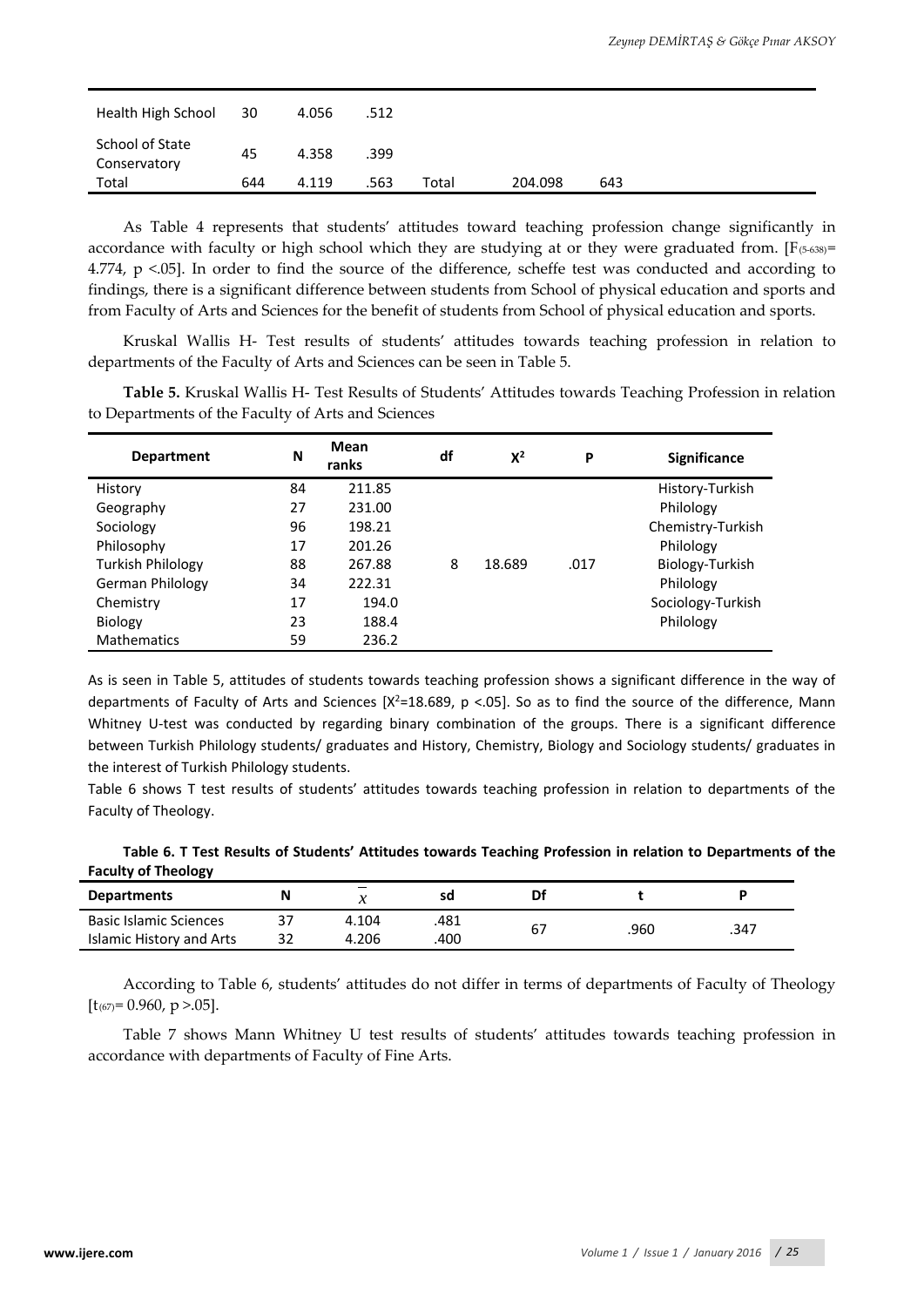**Table 7.** Mann Whitney U Test Results of Students' Attitudes towards Teaching Profession in accordance with Departments of Faculty of Fine Arts

| <b>Departments</b>                               | N  | <b>Mean Ranks</b> | <b>Rank Sum</b> |        |      |
|--------------------------------------------------|----|-------------------|-----------------|--------|------|
| Painting                                         | 13 | 11.38             | 148.00          |        |      |
| <b>Traditional Turkish</b><br><b>Handicrafts</b> | 12 | 14.75             | 177.00          | 57.000 | .253 |

Table 7 indicates that students' attitudes do not differ significantly with regard to departments of Faculty of Fine Arts [U=  $57.000$ ,  $p > .05$ ].

Mann Whitney U test results of pedagogical formation students' attitudes toward teaching profession as regards departments of School of Physical Education and Sports can be seen in Table 8.

**Table 8.** Mann Whitney U Test Results of Pedagogical Formation Students' Attitudes towards Teaching Profession as regards Departments of School of Physical Education and Sports

| <b>Departments</b> | Ν  | Mean<br><b>Ranks</b> | <b>Rank Sum</b> | U      |      |
|--------------------|----|----------------------|-----------------|--------|------|
| Recreation         | 18 | 16.33                | 294.00          | 93.000 | .525 |
| Sport Management   | 17 | 14.23                | 174.00          |        |      |

According to Table 8, there is no significant difference between departments of School of Physical Education and Sports in terms of students' attitudes towards teaching profession [U= 93.000, p >.05].

Mann Whitney U test results of students' attitudes with regards to departments of Health School can be seen in Table 9.

**Table 9.** Mann Whitney U Test Results of Students' Attitudes in terms of Departments of Health School

| <b>Departments</b> | Ν  | <b>Mean Ranks</b> | <b>Rank Sum</b> |        |      |
|--------------------|----|-------------------|-----------------|--------|------|
| Midwifery          |    | - 29              | 135.50          | 57.500 | .032 |
| <b>Nursing</b>     | 18 | 18.31             | 329.50          |        |      |

Table 9 represents that there is a significant difference between departments of Health High School in the sense of students' attitudes [U= 57.500, p <.05]. When mean ranks considered nursing students' attitudes towards teaching profession are significantly higher than those of midwifery students.

**Table 10.** Kruskal Wallis H Test Results of Students' Attitudes with regard to Departments of School of State Conservatory

| <b>Departments</b>            | N  | Mean<br><b>Ranks</b> | df | $X^2$ | P    |
|-------------------------------|----|----------------------|----|-------|------|
| <b>Basic Sciences</b>         | 12 | 22.00                |    |       |      |
| <b>Turkish Folk</b><br>Dances | 12 | 22.58                | 2  | .162  | .922 |
| <b>Turkish Music</b>          | 21 | 23.81                |    |       |      |

As Table 10 shows that students' attitudes do not change significantly in terms of departments of School of State Conservatory  $[X^2=0.162, p > 0.05]$ .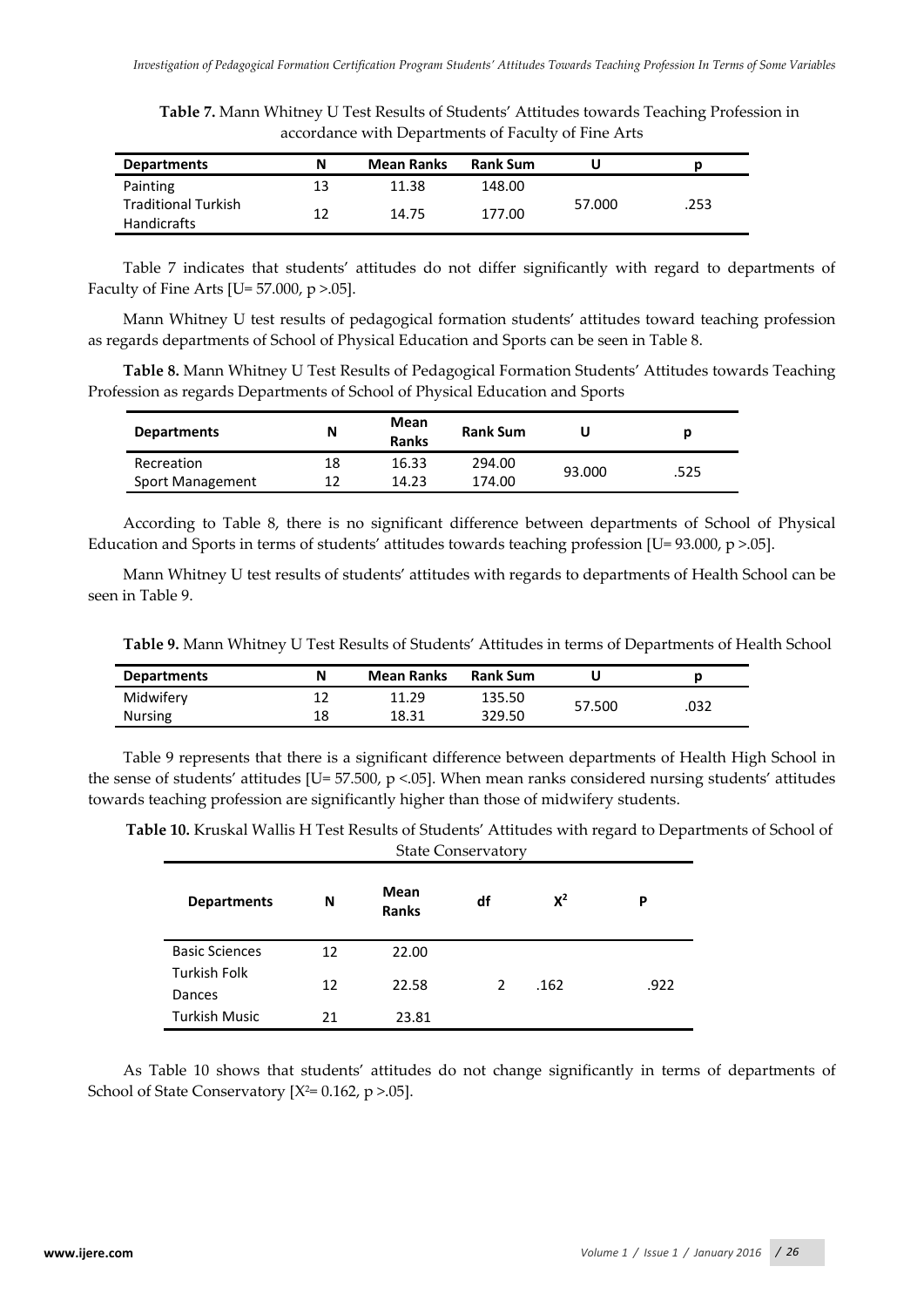### **RESULT, DISCUSSION, AND SUGGESTIONS**

The present study examines the attitudes of students, taking pedagogical formation, towards teaching profession in relation to gender, level of education, department, faculty/ high school variables. Findings of the study indicates that there is no significant difference between students' attitudes towards teaching profession in terms of gender variable. Some researches support this finding (Demirel and Akkoyunlu, 2010; Bulut, 2009; Başbay, Ünver and Bümen, 2009; Okçu and Çelik, 2009; Gömleksiz, Oral and Bulut, 2006; Bulut and Doğar, 2006; Şimşek, 2005; Yüksel, 2004; Çapa and Çil, 2000) whereas results contradict with some other studies (Eraslan and Çakıcı, 2011; Aksoy, 2010; Keser, Bayır and Numanoğlu, 2009; Çapri and Çelikkaleli, 2008; Seferoğlu, 2004). There is no significant difference between students' attitudes towards teaching profession in the sense of students' level of education (3rd and 4th grade or graduated). Similarly Çapa and Çil (2000) found no significant difference between  $3<sup>rd</sup>$  and  $4<sup>th</sup>$  grade students' attitudes towards teaching profession. Furthermore, Eraslan and Çakıcı (2011) found no significant difference between pedagogical formation students' attitudes towards teaching profession in terms of level of education (3rd grade or graduated). With regard to faculty or high school variable students' attitudes show a significant difference between School of Physical Education and Sports and Faculty of Arts and Sciences. The attitudes of students from School of Physical Education and Sports are significantly higher than those from Faculty of Arts and Sciences. School of Physical Education and Sports include education courses related to physical education as compared to Faculty of Arts and Sciences so that students' attitudes towards teaching profession maybe higher in School of Physical Education and Sports. Moreover, students who take pedagogical formation training answers questions on the scale mostly by "mostly agree" option. Researches support this finding (Bulut, 2009; Şimşek, 2005; Demirel and Akkoyunlu, 2010; Başbay, Ünver and Bümen, 2009). In terms of departments there is no significant difference between departments of Faculty of Theology, Fine Arts, School of Physical Education and Sports, State Conservatory while there is a significant difference between departments of Faculty of Arts and Sciences and Health High School. Turkish Philology students from Faculty of Arts and Sciences shows higher attitudes towards teaching profession than History, Chemistry, Biology and Sociology students. Similarly, nursing students from Health High School represents significant higher attitudes towards teaching profession than Midwifery students. Findings of studies related to department show differences (Aksoy, 2010; Çapa and Çil, 2000; Demircioğlu and Özdemir, 2014; Saracaloğlu et al., 2004). Order of priority for departments changes every year in the sense of teacher assignment so that attitudes of students from those departments can be different towards teaching profession and this can explain contradictory findings in the literature with regard to department variable. Further studies that compare pedagogical formation students' attitudes towards teaching profession in terms of faculty or high school variables are necessary. In addition, quantitative and qualitative studies which investigate why students from different faculties and high schools except for Education faculties take pedagogical formation in order to be a teacher should be carried out. Discussions about the necessity and quality of pedagogical formation frequently come to the fore. Researches show that training teachers with pedagogical formation creates some problems (Gül, Bakan and Ünal, 2014; Yıldırım and Vural, 2014). Teaching profession should be qualified, regarded as a specialization profession, and pedagogical formation certification programs should be improved accordingly.

#### **REFERENCES**

- Aksoy, M. E., (2010). Öğretmen adaylarının öğretmenlik mesleğine ilişkin tutumları. *Sosyal Bilimler Araştırma Dergisi,* 2, 197-212.
- Başbay, M., Ünver, G. & Bümen, N. T. (2009). Ortaöğretim alan öğretmenliği tezsiz yüksek lisans öğrencilerinin öğretmenlik mesleğine yönelik tutumları: Boylamsal bir çalışma. *Kuram ve Uygulamada Eğitim Yönetimi,* 15 (59), 345-366.
- Bulut, İ. (2009). Öğretmen adaylarının öğretmenlik mesleğine ilişkin tutumlarının değerlendirilmesi (Dicle ve Fırat üniversitesi örneği). *Dicle Üniversitesi Ziya Gökalp Eğitim Fakültesi Dergisi*, 14, 13-24.
- Bulut, H. & Doğar, Ç. (2006). Öğretmen adaylarının öğretmenlik mesleğine karşı tutumlarının incelenmesi. *Erzincan Eğitim Fakültesi Dergisi,* 8 (1), 13-27.